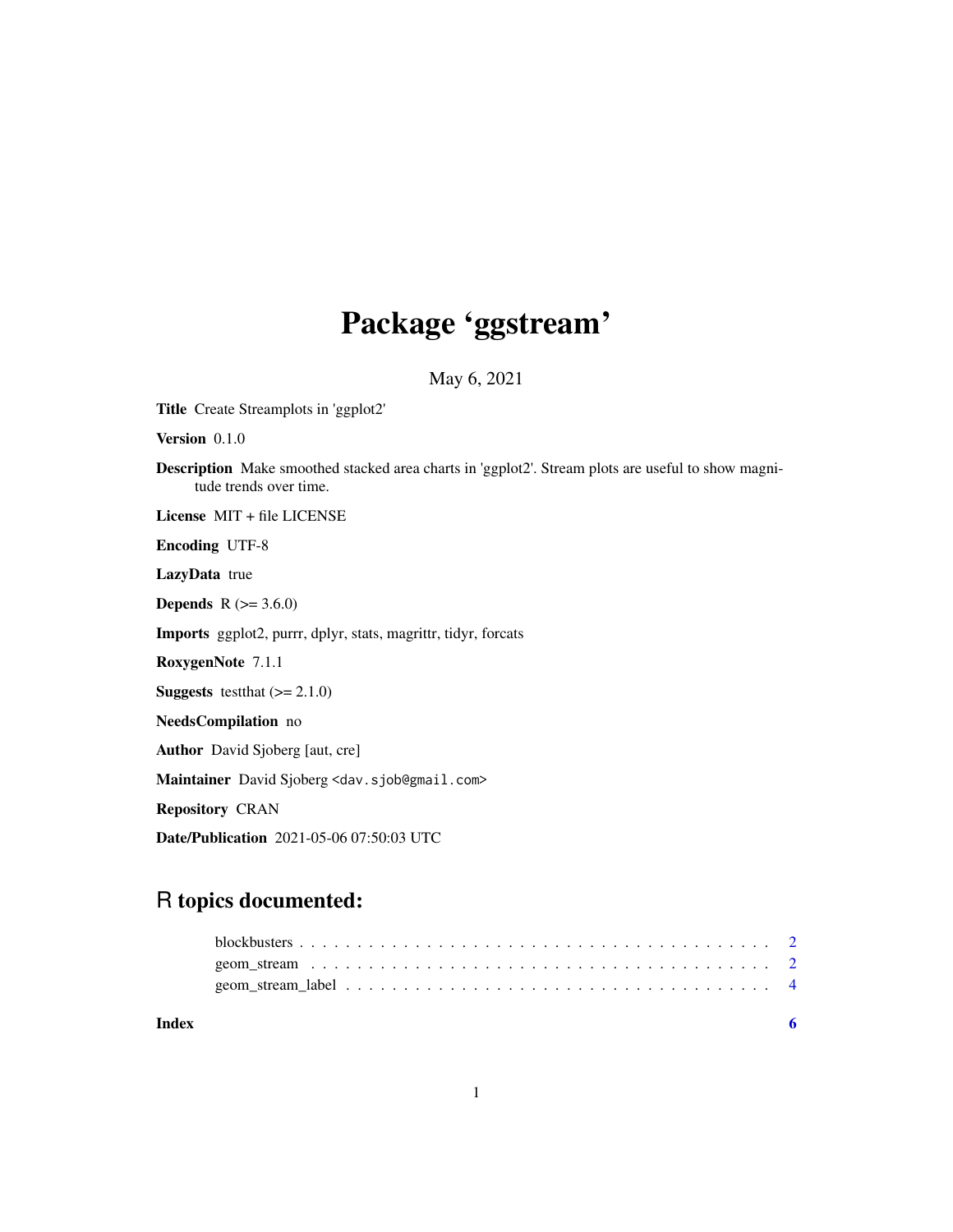#### Description

The Worldwide Blockbusters 2019-1977 dataset provides information on the top ten highest grossing films worldwide between the years 2019 and 1977.

#### Usage

blockbusters

#### Format

A data frame with 430 rows and 4 variables:

year release year of blockbuster

genre genre of blockbuster title

box\_office Sum of box office per genre and year, billion real dollars

#### Source

<https://www.kaggle.com/narmelan/top-ten-blockbusters-20191977>

geom\_stream *geom\_stream geom to create stream plots*

#### Description

geom\_stream

geom to create stream plots

#### Usage

```
geom_stream(
 mapping = NULL,
 data = NULL,geom = "polygon",
 position = "identity",
  show.legend = NA,
  inherit.aes = TRUE,
 na.rm = TRUE,bw = 0.75,
  extra_span = 0.01,n_grid = 1000,
```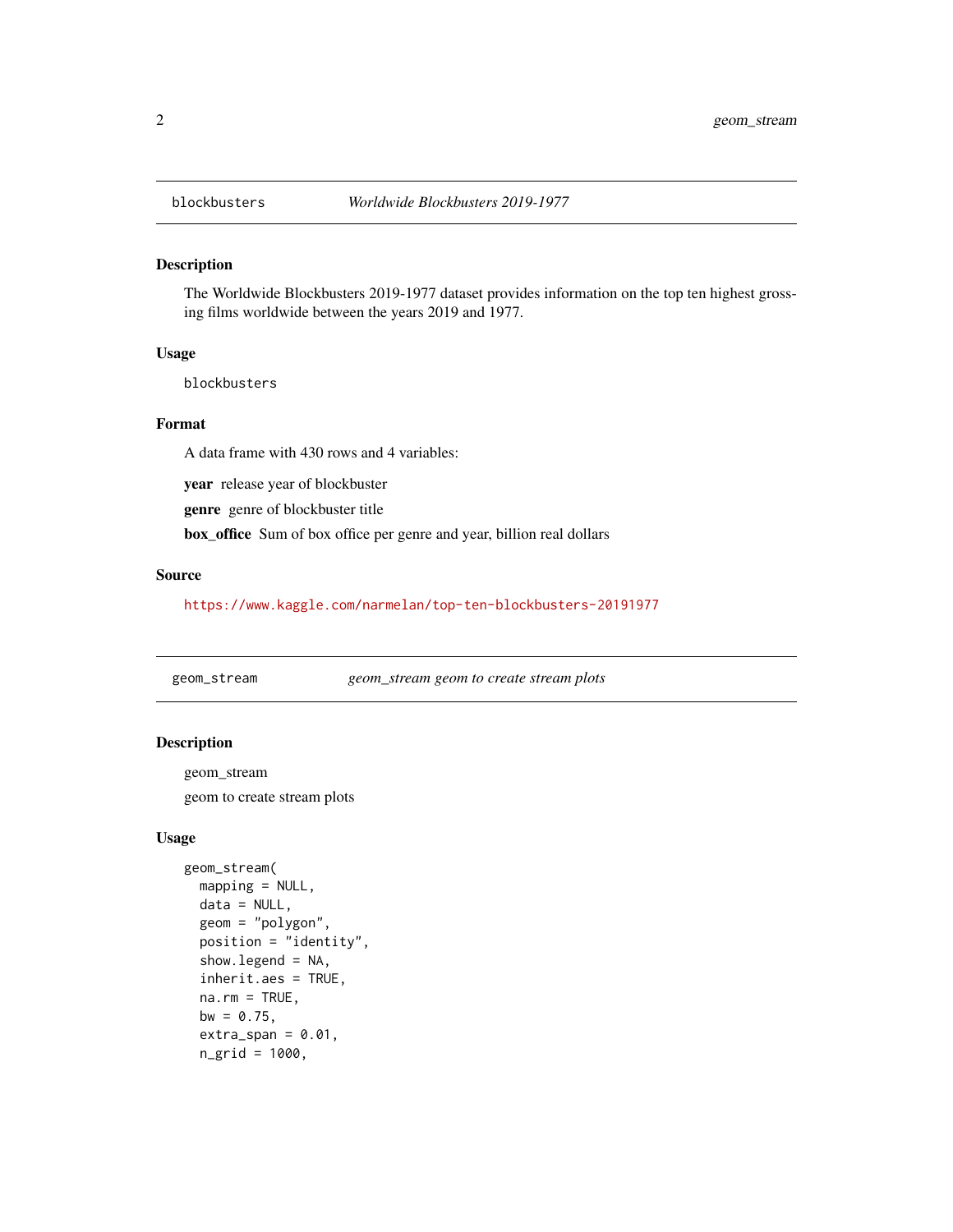#### geom\_stream 3

```
method = c("new_wiggle"),center_fun = NULL,
 type = c("mirror", "ridge", "proportional"),
  true_range = c("both", "min_x", "max_x", "none"),sorting = c("none", "onset", "inside_out"),
  ...
\mathcal{L}
```
#### Arguments

| mapping     | provide you own mapping. both x and y need to be numeric.                                                                   |
|-------------|-----------------------------------------------------------------------------------------------------------------------------|
| data        | provide you own data                                                                                                        |
| geom        | change geom                                                                                                                 |
| position    | change position                                                                                                             |
| show.legend | show legend in plot                                                                                                         |
| inherit.aes | should the geom inherits aesthetics                                                                                         |
| $na$ . $rm$ | remove missing values                                                                                                       |
| bw          | bandwidth of kernel density estimation                                                                                      |
| extra_span  | How many extra range should be used in estimation? Percent of x range added<br>to min and max.                              |
| n_grid      | number of x points that should be calculated. The higher the more smooth plot.                                              |
| method      | Only 'new wiggle' is implemented so far.                                                                                    |
| center_fun  | a function that returns the y center for each possible x in range of x.                                                     |
| type        | one of 'mirror' which stacks symmetrically around the x axis, or 'ridge' which<br>stacks from the x-axis, or 'proportional' |
| true_range  | should the true data range be used or the estimation range?                                                                 |
| sorting     | Should the groups be sorted. Either the default 'none', 'onset' or 'inside_out'                                             |
| $\cdots$    | other arguments to be passed to the geom                                                                                    |

#### Value

a 'ggplot' layer

#### Examples

```
library(ggplot2)
set.seed(123)
df \leq data.frame(x = rep(1:10, 3),
                y = rpois(30, 2),
                 group = sort(rep(c("A", "B", "C"), 10)))
ggplot(df, aes(x, y, fill = group, label = group)) +geom_stream()
```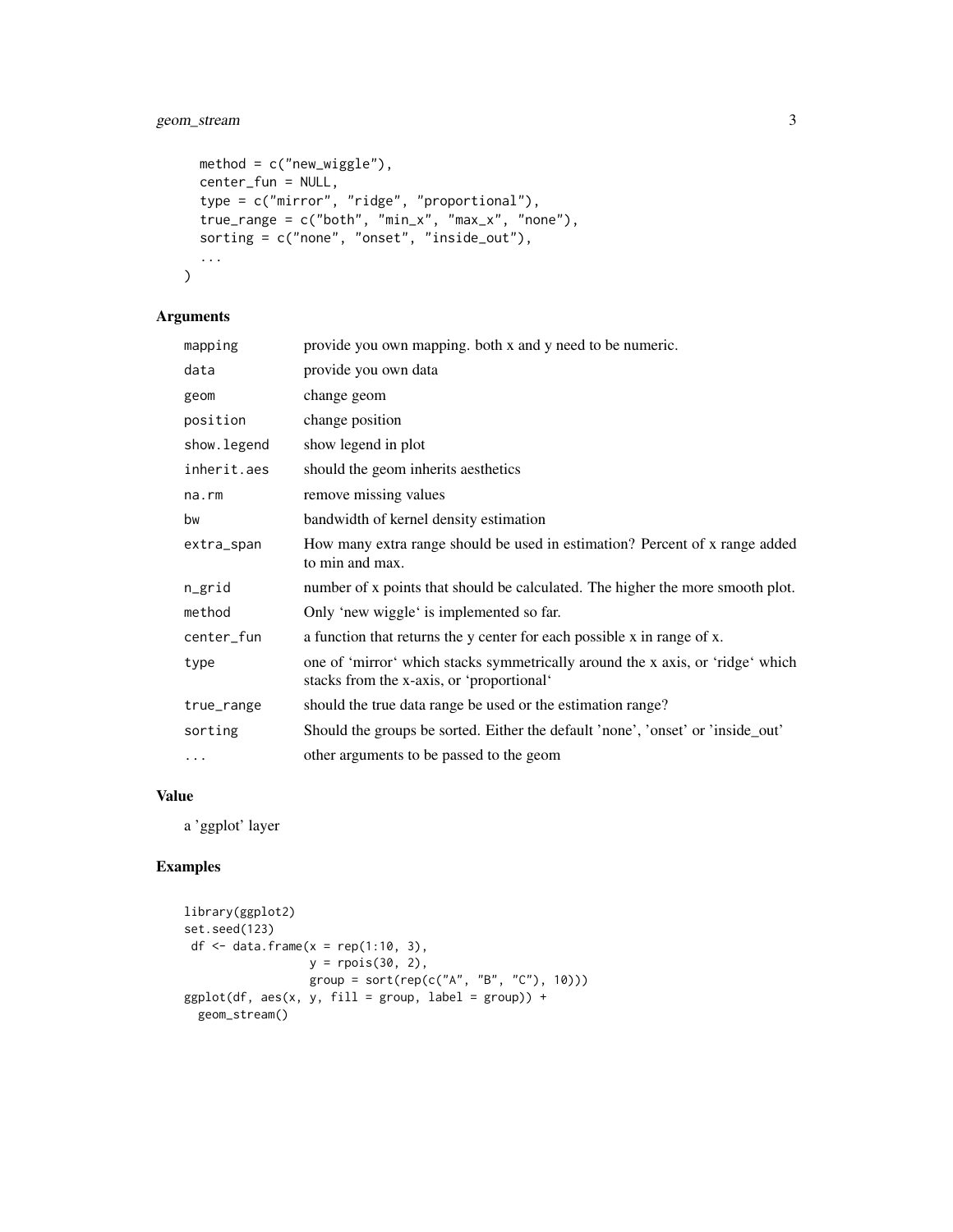<span id="page-3-0"></span>

#### Description

geom\_stream\_label

geom to create labels to a geom\_stream plot

#### Usage

```
geom_stream_label(
 mapping = NULL,
 data = NULL,
  geom = "text",
  position = "identity",
  show.legend = NA,
  inherit.aes = TRUE,
 na.rm = TRUE,bw = 0.75,
 extra_span = 0.01,
 ngrid = 100,
 method = c("new_wiggle"),
 center_fun = NULL,
  type = c("mirror", "ridge", "proportional"),
  true_range = c("both", "min_x", "max_x", "none"),
  sorting = c("none", "onset", "inside_out"),
  ...
\mathcal{L}
```
#### Arguments

| mapping      | provide you own mapping. both x and y need to be numeric.                                      |
|--------------|------------------------------------------------------------------------------------------------|
| data         | provide you own data                                                                           |
| geom         | change geom                                                                                    |
| position     | change position                                                                                |
| show. legend | show legend in plot                                                                            |
| inherit.aes  | should the geom inherits aesthetics                                                            |
| na.rm        | remove missing values                                                                          |
| bw           | bandwidth of kernel density estimation                                                         |
| extra_span   | How many extra range should be used in estimation? Percent of x range added<br>to min and max. |
| n_grid       | number of x points that should be calculated. The higher the more smooth plot.                 |
| method       | Only 'new wiggle' is implemented so far.                                                       |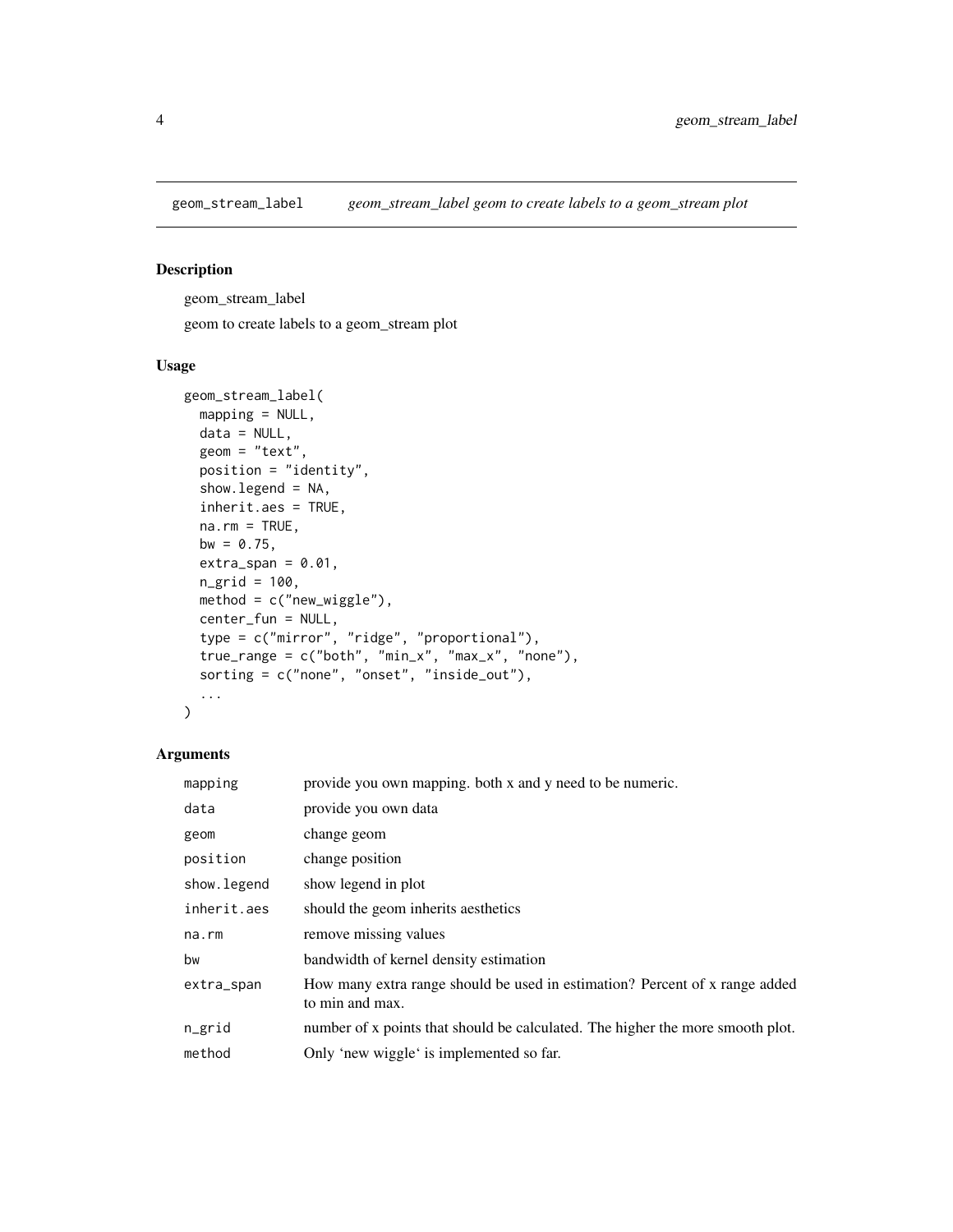| center_fun | a function that returns the y center for each possible x in range of x.                                                      |
|------------|------------------------------------------------------------------------------------------------------------------------------|
| type       | one of 'mirror' which stacks symmetrically around the x axis, or 'ridge' which<br>stacks from the x-axis, or 'proportional'. |
| true_range | should the true data range be used or the estimation range?                                                                  |
| sorting    | Should the groups be sorted. Either the default 'none', 'onset' or 'inside out'                                              |
| $\ddotsc$  | other arguments to be passed to the geom                                                                                     |

#### Value

a 'ggplot' layer

#### Examples

```
library(ggplot2)
set.seed(123)
df \leq data.frame(x = rep(1:10, 3),
               y = rpois(30, 2),
                 group = sort(rep(c("A", "B", "C"), 10)))
ggplot(df, aes(x, y, fill = group, label = group)) +geom_stream() +
  geom_stream_label(n_grid = 100)
```